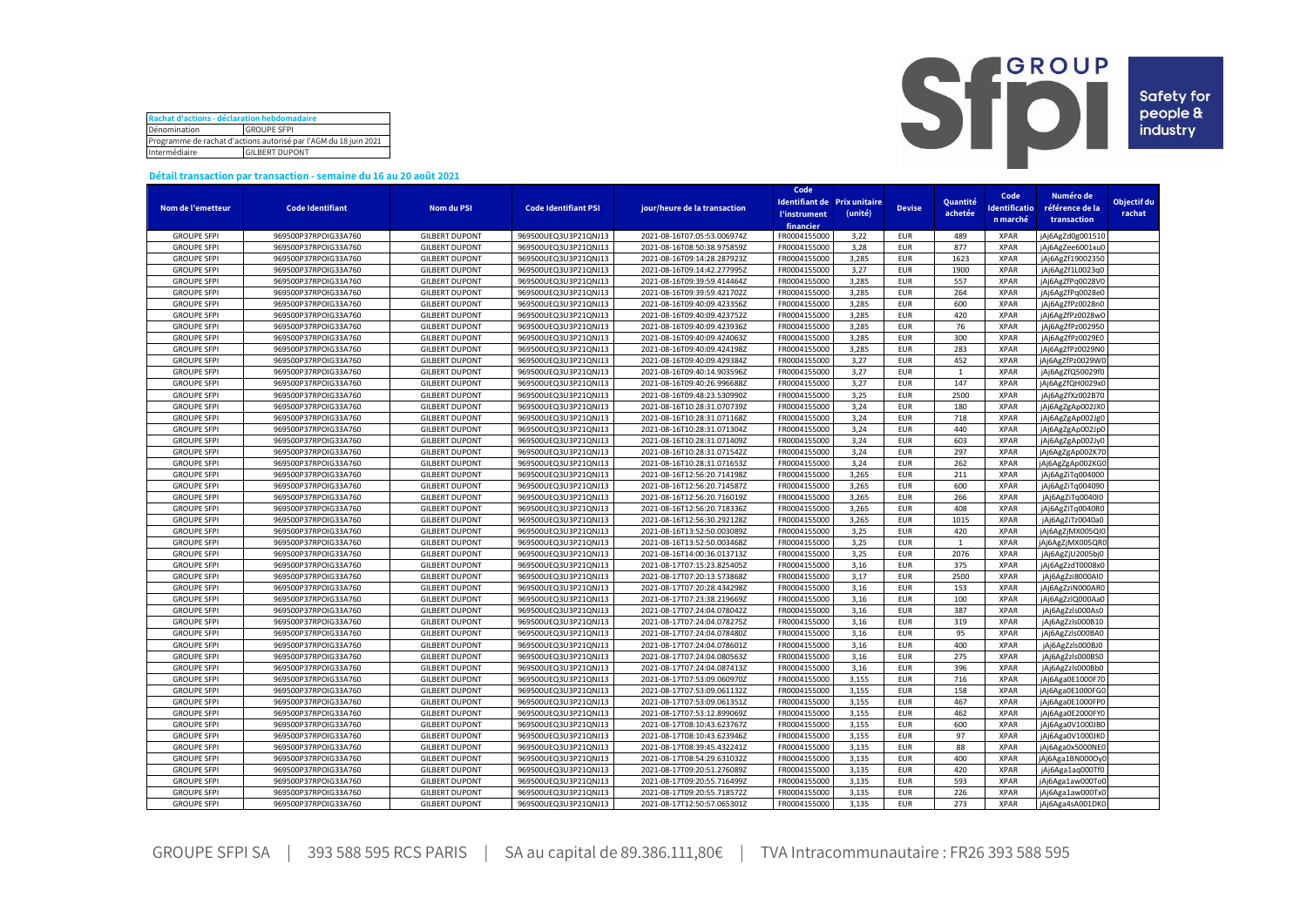|                                          |                                              |                                                |                                              |                                                            |                              |                |                          |                |                            | GROUP                                |                               |
|------------------------------------------|----------------------------------------------|------------------------------------------------|----------------------------------------------|------------------------------------------------------------|------------------------------|----------------|--------------------------|----------------|----------------------------|--------------------------------------|-------------------------------|
|                                          |                                              |                                                |                                              |                                                            |                              |                |                          |                |                            |                                      | <b>Safety for</b><br>people & |
| <b>GROUPE SFPI</b>                       | 969500P37RPOIG33A760                         | <b>GILBERT DUPONT</b>                          | 969500UEQ3U3P21QNJ13                         | 2021-08-17T12:50:57.065751Z                                | FR0004155000                 | 3,135          | <b>EUR</b>               | 1000           | <b>XPAR</b>                | jAj6Aga4sA001DT                      |                               |
| <b>GROUPE SFPI</b>                       | 969500P37RPOIG33A760                         | <b>GILBERT DUPONT</b>                          | 969500UEQ3U3P21QNJ13                         | 2021-08-17T14:24:35.530143Z                                | FR0004155000                 | 3,135          | <b>EUR</b>               | 500 I          | <b>XPAR</b>                | ألهنمنك<br>10001u                    | <b>industry</b>               |
| <b>GROUPE SFPI</b>                       | 969500P37RPOIG33A760                         | <b>GILBERT DUPONT</b>                          | 969500UEQ3U3P21QNJ13                         | 2021-08-17T14:24:35.530457Z                                | FR0004155000                 | 3,135          | <b>EUR</b>               | 1200           | <b>XPA</b>                 | a6Kp00:                              |                               |
| <b>GROUPE SFPI</b>                       | 969500P37RPOIG33A760                         | <b>GILBERT DUPONT</b>                          | 969500UEQ3U3P21QNJ13                         | 2021-08-17T14:24:35.530576Z                                | FR0004155000                 | 3.135          | <b>EUR</b>               | 390            | <b>XPAR</b>                | jAj6Aga6Kp001ul0                     |                               |
| <b>GROUPE SFPI</b>                       | 969500P37RPOIG33A760                         | <b>GILBERT DUPONT</b>                          | 969500UEQ3U3P21QNJ13                         | 2021-08-17T14:24:35.532498Z                                | FR0004155000                 | 3,135          | <b>EUR</b>               | 48             | <b>XPAR</b>                | jAj6Aga6Kp001uR0                     |                               |
| <b>GROUPE SFPI</b><br><b>GROUPE SFPI</b> | 969500P37RPOIG33A760<br>969500P37RPOIG33A760 | <b>GILBERT DUPONT</b><br><b>GILBERT DUPONT</b> | 969500UEQ3U3P21QNJ13<br>969500UEQ3U3P21QNJ13 | 2021-08-17T14:24:35.532649Z                                | FR0004155000<br>FR0004155000 | 3,135<br>3,135 | <b>EUR</b><br><b>EUR</b> | 400<br>32      | <b>XPAR</b><br><b>XPAR</b> | jAj6Aga6Kp001ua0                     |                               |
| <b>GROUPE SFPI</b>                       | 969500P37RPOIG33A760                         | <b>GILBERT DUPONT</b>                          | 969500UEQ3U3P21QNJ13                         | 2021-08-17T14:24:35.532789Z<br>2021-08-17T14:24:41.577079Z | FR0004155000                 | 3,135          | <b>EUR</b>               | 568            | <b>XPAR</b>                | jAj6Aga6Kp001uj0<br>jAj6Aga6Kv001us0 |                               |
| <b>GROUPE SFPI</b>                       | 969500P37RPOIG33A760                         | <b>GILBERT DUPONT</b>                          | 969500UEQ3U3P21QNJ13                         | 2021-08-17T14:24:41.577277Z                                | FR0004155000                 | 3,135          | <b>EUR</b>               | 1200           | <b>XPAR</b>                | jAj6Aga6Kv001v10                     |                               |
| <b>GROUPE SFPI</b>                       | 969500P37RPOIG33A760                         | <b>GILBERT DUPONT</b>                          | 969500UEQ3U3P21QNJ13                         | 2021-08-17T14:25:20.789989Z                                | FR0004155000                 | 3,135          | <b>EUR</b>               | 400            | <b>XPAR</b>                | jAj6Aga6LV001vu0                     |                               |
| <b>GROUPE SFPI</b>                       | 969500P37RPOIG33A760                         | <b>GILBERT DUPONT</b>                          | 969500UEQ3U3P21QNJ13                         | 2021-08-17T14:25:20.790391Z                                | FR0004155000                 | 3,135          | EUR                      | 332            | <b>XPAR</b>                | jAj6Aga6LV001w30                     |                               |
| <b>GROUPE SFPI</b>                       | 969500P37RPOIG33A760                         | <b>GILBERT DUPONT</b>                          | 969500UEQ3U3P21QNJ13                         | 2021-08-17T14:25:20.790582Z                                | FR0004155000                 | 3,135          | <b>EUR</b>               | 268            | <b>XPAR</b>                | jAj6Aga6LV001wC0                     |                               |
| <b>GROUPE SFPI</b>                       | 969500P37RPOIG33A760                         | <b>GILBERT DUPONT</b>                          | 969500UEQ3U3P21QNJ13                         | 2021-08-17T14:25:20.790743Z                                | FR0004155000                 | 3,135          | <b>EUR</b>               | 151            | <b>XPAR</b>                | jAj6Aga6LV001wL0                     |                               |
| <b>GROUPE SFPI</b>                       | 969500P37RPOIG33A760                         | <b>GILBERT DUPONT</b>                          | 969500UEQ3U3P21QNJ13                         | 2021-08-17T14:25:20.790875Z                                | FR0004155000                 | 3,135          | <b>EUR</b>               | 124            | <b>XPAR</b>                | jAj6Aga6LV001wU                      |                               |
| <b>GROUPE SFPI</b>                       | 969500P37RPOIG33A760                         | <b>GILBERT DUPONT</b>                          | 969500UEQ3U3P21QNJ13                         | 2021-08-17T14:25:20.790987Z                                | FR0004155000                 | 3,135          | <b>EUR</b>               | 64             | <b>XPAR</b>                | jAj6Aga6LV001wd0                     |                               |
| <b>GROUPE SFPI</b>                       | 969500P37RPOIG33A760                         | <b>GILBERT DUPONT</b>                          | 969500UEQ3U3P21QNJ13                         | 2021-08-17T14:25:20.800888Z                                | FR0004155000                 | 3,135          | <b>EUR</b>               | 400            | <b>XPAR</b>                | jAj6Aga6LV001wm                      |                               |
| <b>GROUPE SFPI</b>                       | 969500P37RPOIG33A760                         | <b>GILBERT DUPONT</b>                          | 969500UEQ3U3P21QNJ13                         | 2021-08-17T14:25:34.864684Z                                | FR0004155000                 | 3.135          | <b>EUR</b>               | 400            | <b>XPAR</b>                | jAj6Aga6Lk001x00                     |                               |
| <b>GROUPE SFPI</b>                       | 969500P37RPOIG33A760                         | <b>GILBERT DUPONT</b>                          | 969500UEQ3U3P21QNJ13                         | 2021-08-17T14:25:34.864887Z                                | FR0004155000                 | 3,135          | <b>EUR</b>               | 31             | <b>XPAR</b>                | jAj6Aga6Lk001x90                     |                               |
| <b>GROUPE SFPI</b>                       | 969500P37RPOIG33A760                         | <b>GILBERT DUPONT</b>                          | 969500UEQ3U3P21QNJ13                         | 2021-08-17T14:35:37.836591Z                                | FR0004155000                 | 3,135          | <b>EUR</b>               | 452            | <b>XPAR</b>                | jAj6Aga6VU002RT                      |                               |
| <b>GROUPE SFPI</b>                       | 969500P37RPOIG33A760                         | <b>GILBERT DUPONT</b>                          | 969500UEQ3U3P21QNJ13                         | 2021-08-17T14:35:37.837015Z                                | FR0004155000                 | 3,135          | <b>EUR</b>               | 400            | <b>XPAR</b>                | jAj6Aga6VU002RcC                     |                               |
| <b>GROUPE SFPI</b>                       | 969500P37RPOIG33A760                         | <b>GILBERT DUPONT</b>                          | 969500UEQ3U3P21QNJ13                         | 2021-08-17T14:35:37.837198Z                                | FR0004155000                 | 3,135          | <b>EUR</b>               | 210            | <b>XPAR</b>                | jAj6Aga6VU002Rl0                     |                               |
| <b>GROUPE SFPI</b>                       | 969500P37RPOIG33A760                         | <b>GILBERT DUPONT</b>                          | 969500UEQ3U3P21QNJ13<br>969500UEQ3U3P21QNJ13 | 2021-08-18T07:23:43.157282Z                                | FR0004155000<br>FR0004155000 | 3,15           | EUR                      | 450<br>443     | <b>XPAR</b>                | jAj6AgaMF5000L10                     |                               |
| <b>GROUPE SFPI</b><br><b>GROUPE SFPI</b> | 969500P37RPOIG33A760<br>969500P37RPOIG33A760 | <b>GILBERT DUPONT</b><br><b>GILBERT DUPONT</b> | 969500UEQ3U3P21QNJ13                         | 2021-08-18T07:23:43.157632Z<br>2021-08-18T07:35:28.031142Z | FR0004155000                 | 3,15<br>3,17   | <b>EUR</b><br><b>EUR</b> | 300            | <b>XPAR</b><br><b>XPAR</b> | jAj6AgaMF5000LA0<br>Aj6AgaMQS000QX0  |                               |
| <b>GROUPE SFPI</b>                       | 969500P37RPOIG33A760                         | <b>GILBERT DUPONT</b>                          | 969500UEQ3U3P21QNJ13                         | 2021-08-18T07:35:28.032098Z                                | FR0004155000                 | 3.17           | <b>EUR</b>               | 366            | <b>XPAR</b>                | Aj6AgaMQS000Qg0                      |                               |
| <b>GROUPE SFPI</b>                       | 969500P37RPOIG33A760                         | <b>GILBERT DUPONT</b>                          | 969500UEQ3U3P21QNJ13                         | 2021-08-18T07:35:31.296191Z                                | FR0004155000                 | 3,17           | <b>EUR</b>               | 203            | <b>XPAR</b>                | Aj6AgaMQS000Qp0                      |                               |
| <b>GROUPE SFPI</b>                       | 969500P37RPOIG33A760                         | <b>GILBERT DUPONT</b>                          | 969500UEQ3U3P21QNJ13                         | 2021-08-18T07:38:30.824760Z                                | FR0004155000                 | 3,17           | <b>EUR</b>               | 177            | <b>XPAR</b>                | Aj6AgaMTM000Rr0                      |                               |
| <b>GROUPE SFPI</b>                       | 969500P37RPOIG33A760                         | <b>GILBERT DUPONT</b>                          | 969500UEQ3U3P21QNJ13                         | 2021-08-18T07:38:30.825009Z                                | FR0004155000                 | 3,17           | <b>EUR</b>               | 400            | <b>XPAR</b>                | Aj6AgaMTM000S00                      |                               |
| <b>GROUPE SFPI</b>                       | 969500P37RPOIG33A760                         | <b>GILBERT DUPONT</b>                          | 969500UEQ3U3P21QNJ13                         | 2021-08-18T07:38:30.826319Z                                | FR0004155000                 | 3,17           | <b>EUR</b>               | 400            | <b>XPAR</b>                | Aj6AgaMTM000S90                      |                               |
| <b>GROUPE SFPI</b>                       | 969500P37RPOIG33A760                         | <b>GILBERT DUPONT</b>                          | 969500UEQ3U3P21QNJ13                         | 2021-08-18T07:38:30.826496Z                                | FR0004155000                 | 3,17           | <b>EUR</b>               | 80             | <b>XPAR</b>                | jAj6AgaMTM000SI0                     |                               |
| <b>GROUPE SFPI</b>                       | 969500P37RPOIG33A760                         | <b>GILBERT DUPONT</b>                          | 969500UEQ3U3P21QNJ13                         | 2021-08-18T07:38:30.827031Z                                | FR0004155000                 | 3,17           | <b>EUR</b>               | 265            | <b>XPAR</b>                | Aj6AgaMTM000SRC                      |                               |
| <b>GROUPE SFPI</b>                       | 969500P37RPOIG33A760                         | <b>GILBERT DUPONT</b>                          | 969500UEQ3U3P21QNJ13                         | 2021-08-18T07:38:30.827196Z                                | FR0004155000                 | 3,17           | <b>EUR</b>               | 309            | <b>XPAR</b>                | Aj6AgaMTM000Sa0                      |                               |
| <b>GROUPE SFPI</b>                       | 969500P37RPOIG33A760                         | <b>GILBERT DUPONT</b>                          | 969500UEQ3U3P21QNJ13                         | 2021-08-18T08:16:15.746249Z                                | FR0004155000                 | 3,15           | <b>EUR</b>               | 900            | <b>XPAR</b>                | jAj6AgaN3s000iS0                     |                               |
| <b>GROUPE SFPI</b>                       | 969500P37RPOIG33A760                         | <b>GILBERT DUPONT</b>                          | 969500UEQ3U3P21QNJ13                         | 2021-08-18T08:16:15.767187Z                                | FR0004155000                 | 3,15           | <b>EUR</b>               | 932            | <b>XPAR</b>                | jAj6AgaN3s000ib0                     |                               |
| <b>GROUPE SFPI</b>                       | 969500P37RPOIG33A760                         | <b>GILBERT DUPONT</b>                          | 969500UEQ3U3P21QNJ13                         | 2021-08-18T09:44:42.482827Z                                | FR0004155000                 | 3,14           | <b>EUR</b>               | 1100           | <b>XPAR</b>                | jAj6AgaORV001IFC                     |                               |
| <b>GROUPE SFPI</b>                       | 969500P37RPOIG33A760                         | <b>GILBERT DUPONT</b>                          | 969500UEQ3U3P21QNJ13                         | 2021-08-18T09:44:48.634137Z                                | FR0004155000                 | 3,14           | <b>EUR</b>               | 602            | <b>XPAR</b>                | jAj6AgaORb001IO                      |                               |
| <b>GROUPE SFPI</b><br><b>GROUPE SFPI</b> | 969500P37RPOIG33A760<br>969500P37RPOIG33A760 | <b>GILBERT DUPONT</b><br><b>GILBERT DUPONT</b> | 969500UEQ3U3P21QNJ13<br>969500UEQ3U3P21QNJ13 | 2021-08-18T10:45:56.621758Z<br>2021-08-18T12:37:41.376897Z | FR0004155000<br>FR0004155000 | 3,14<br>3,155  | <b>EUR</b><br><b>EUR</b> | 255<br>576     | <b>XPAR</b><br><b>XPAR</b> | jAj6AgaPOk001ac0<br>jAj6AgaR8t002Ev0 |                               |
| <b>GROUPE SFPI</b>                       | 969500P37RPOIG33A760                         | <b>GILBERT DUPONT</b>                          | 969500UEQ3U3P21QNJ13                         | 2021-08-18T13:35:06.089469Z                                | FR0004155000                 | 3,155          | <b>EUR</b>               | 309            | <b>XPAR</b>                | jAj6AgaS2R002sV0                     |                               |
| <b>GROUPE SFPI</b>                       | 969500P37RPOIG33A760                         | <b>GILBERT DUPONT</b>                          | 969500UEQ3U3P21QNJ13                         | 2021-08-18T13:35:42.389953Z                                | FR0004155000                 | 3,155          | <b>EUR</b>               | 643            | <b>XPAR</b>                | jAj6AgaS31002u00                     |                               |
| <b>GROUPE SFPI</b>                       | 969500P37RPOIG33A760                         | <b>GILBERT DUPONT</b>                          | 969500UEQ3U3P21QNJ13                         | 2021-08-18T13:35:42.390359Z                                | FR0004155000                 | 3,155          | EUR                      | 969            | <b>XPAR</b>                | jAj6AgaS31002u90                     |                               |
| <b>GROUPE SFPI</b>                       | 969500P37RPOIG33A760                         | <b>GILBERT DUPONT</b>                          | 969500UEQ3U3P21QNJ13                         | 2021-08-18T13:35:42.390538Z                                | FR0004155000                 | 3.155          | <b>EUR</b>               | $\overline{3}$ | <b>XPAR</b>                | jAj6AgaS31002uI0                     |                               |
| <b>GROUPE SFPI</b>                       | 969500P37RPOIG33A760                         | <b>GILBERT DUPONT</b>                          | 969500UEQ3U3P21QNJ13                         | 2021-08-18T13:35:42.390758Z                                | FR0004155000                 | 3,155          | <b>EUR</b>               | 16             | <b>XPAR</b>                | jAj6AgaS31002uR0                     |                               |
| <b>GROUPE SFPI</b>                       | 969500P37RPOIG33A760                         | <b>GILBERT DUPONT</b>                          | 969500UEQ3U3P21QNJ13                         | 2021-08-18T13:35:42.390973Z                                | FR0004155000                 | 3.155          | <b>EUR</b>               | 321            | <b>XPAR</b>                | jAj6AgaS31002ua0                     |                               |
| <b>GROUPE SFPI</b>                       | 969500P37RPOIG33A760                         | <b>GILBERT DUPONT</b>                          | 969500UEQ3U3P21QNJ13                         | 2021-08-18T13:35:42.391154Z                                | FR0004155000                 | 3,155          | <b>EUR</b>               | 400            | <b>XPAR</b>                | jAj6AgaS31002uj0                     |                               |
| <b>GROUPE SFPI</b>                       | 969500P37RPOIG33A760                         | <b>GILBERT DUPONT</b>                          | 969500UEQ3U3P21QNJ13                         | 2021-08-18T13:35:42.391292Z                                | FR0004155000                 | 3,155          | <b>EUR</b>               | 76             | <b>XPAR</b>                | jAj6AgaS31002us0                     |                               |
| <b>GROUPE SFPI</b>                       | 969500P37RPOIG33A760                         | <b>GILBERT DUPONT</b>                          | 969500UEQ3U3P21QNJ13                         | 2021-08-18T13:35:42.391435Z                                | FR0004155000                 | 3,155          | <b>EUR</b>               | 310            | <b>XPAR</b>                | jAj6AgaS31002v10                     |                               |
| <b>GROUPE SFPI</b>                       | 969500P37RPOIG33A760                         | <b>GILBERT DUPONT</b>                          | 969500UEQ3U3P21QNJ13                         | 2021-08-18T13:35:42.391581Z                                | FR0004155000                 | 3,155          | <b>EUR</b>               | 1377           | <b>XPAR</b>                | jAj6AgaS31002vA0                     |                               |
| <b>GROUPE SFPI</b>                       | 969500P37RPOIG33A760                         | <b>GILBERT DUPONT</b>                          | 969500UEQ3U3P21QNJ13                         | 2021-08-18T13:40:00.005770Z                                | FR0004155000                 | 3,14           | <b>EUR</b>               | 268            | <b>XPAR</b>                | jAj6AgaS7B002y5C                     |                               |
| <b>GROUPE SFPI</b><br><b>GROUPE SFPI</b> | 969500P37RPOIG33A760<br>969500P37RPOIG33A760 | <b>GILBERT DUPONT</b><br><b>GILBERT DUPONT</b> | 969500UEQ3U3P21QNJ13<br>969500UEQ3U3P21QNJ13 | 2021-08-18T13:40:00.006090Z<br>2021-08-18T13:40:00.006262Z | FR0004155000<br>FR0004155000 | 3,14<br>3,14   | <b>EUR</b><br><b>EUR</b> | 275<br>125     | <b>XPAR</b><br><b>XPAR</b> | jAj6AgaS7B002yE0<br>jAj6AgaS7B002yN0 |                               |
| <b>GROUPE SFPI</b>                       | 969500P37RPOIG33A760                         | <b>GILBERT DUPONT</b>                          | 969500UEQ3U3P21QNJ13                         | 2021-08-18T13:40:00.019788Z                                | FR0004155000                 | 3,14           | <b>EUR</b>               | 400            | <b>XPAR</b>                | jAj6AgaS7B002yW                      |                               |
| <b>GROUPE SFPI</b>                       | 969500P37RPOIG33A760                         | <b>GILBERT DUPONT</b>                          | 969500UEQ3U3P21QNJ13                         | 2021-08-18T13:40:03.820853Z                                | FR0004155000                 | 3,14           | <b>EUR</b>               | 400            | <b>XPAR</b>                | jAj6AgaS7H002yf0                     |                               |
| <b>GROUPE SFPI</b>                       | 969500P37RPOIG33A760                         | <b>GILBERT DUPONT</b>                          | 969500UEQ3U3P21QNJ13                         | 2021-08-18T13:40:04.076861Z                                | FR0004155000                 | 3,14           | <b>EUR</b>               | 554            | <b>XPAR</b>                | jAj6AgaS7H002yo0                     |                               |
| <b>GROUPE SFPI</b>                       | 969500P37RPOIG33A760                         | <b>GILBERT DUPONT</b>                          | 969500UEQ3U3P21QNJ13                         | 2021-08-18T13:40:04.077060Z                                | FR0004155000                 | 3,14           | <b>EUR</b>               | 400            | <b>XPAR</b>                | jAj6AgaS7H002yx0                     |                               |
| <b>GROUPE SFPI</b>                       | 969500P37RPOIG33A760                         | <b>GILBERT DUPONT</b>                          | 969500UEQ3U3P21QNJ13                         | 2021-08-18T13:40:04.077616Z                                | FR0004155000                 | 3,14           | <b>EUR</b>               | 621            | <b>XPAR</b>                | jAj6AgaS7H002z60                     |                               |
| <b>GROUPE SFPI</b>                       | 969500P37RPOIG33A760                         | <b>GILBERT DUPONT</b>                          | 969500UEQ3U3P21QNJ13                         | 2021-08-18T14:22:33.033981Z                                | FR0004155000                 | 3,14           | <b>EUR</b>               | 2000           | <b>XPAR</b>                | jAj6AgaSmM003gi                      |                               |
| <b>GROUPE SFPI</b>                       | 969500P37RPOIG33A760                         | <b>GILBERT DUPONT</b>                          | 969500UEQ3U3P21QNJ13                         | 2021-08-18T15:02:15.383450Z                                | FR0004155000                 | 3,145          | <b>EUR</b>               | 500            | <b>XPAR</b>                | jAj6AgaTOo004L20                     |                               |
| <b>GROUPE SFPI</b>                       | 969500P37RPOIG33A760                         | <b>GILBERT DUPONT</b>                          | 969500UEQ3U3P21QNJ13                         | 2021-08-19T07:22:13.942953Z                                | FR0004155000                 | 3,085          | <b>EUR</b>               | 139            | <b>XPAR</b>                | jAj6AgaihB000QG0                     |                               |
| <b>GROUPE SFPI</b>                       | 969500P37RPOIG33A760                         | <b>GILBERT DUPONT</b>                          | 969500UEQ3U3P21QNJ13                         | 2021-08-19T07:34:37.792038Z                                | FR0004155000                 | 3,09           | <b>EUR</b>               | 100            | <b>XPAR</b>                | jAj6AgaitB000Y00                     |                               |
| <b>GROUPE SFPI</b>                       | 969500P37RPOIG33A760                         | <b>GILBERT DUPONT</b>                          | 969500UEQ3U3P21QNJ13                         | 2021-08-19T07:48:16.073647Z                                | FR0004155000                 | 3,09           | <b>EUR</b>               | 118            | <b>XPAR</b>                | jAj6Agaj6M000bz0                     |                               |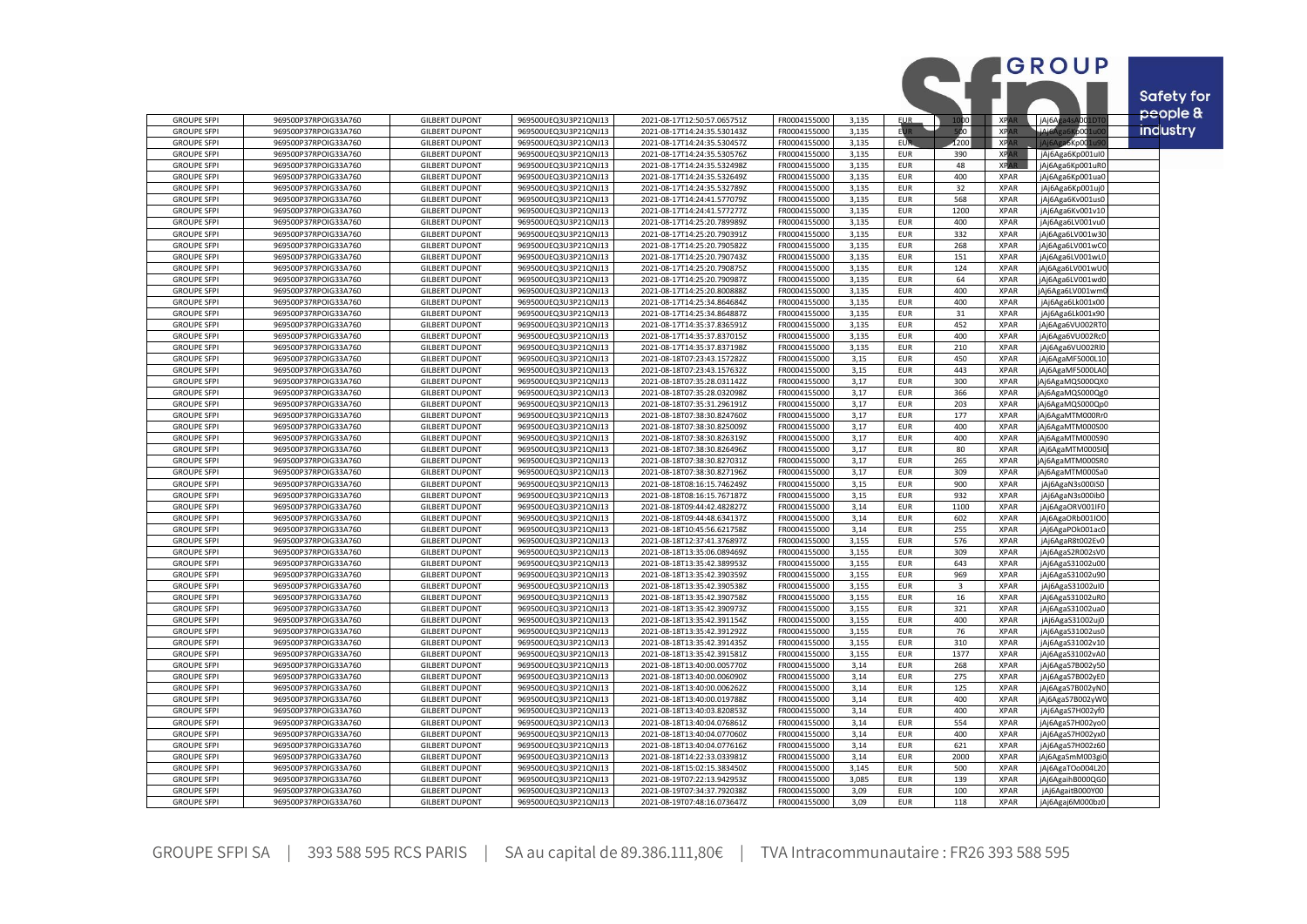|                                          |                                              |                                                |                                              |                                                            |                              |                |                          |                       |                            | <b>GROUP</b>                         | Safety for      |
|------------------------------------------|----------------------------------------------|------------------------------------------------|----------------------------------------------|------------------------------------------------------------|------------------------------|----------------|--------------------------|-----------------------|----------------------------|--------------------------------------|-----------------|
| <b>GROUPE SFPI</b>                       | 969500P37RPOIG33A760                         | <b>GILBERT DUPONT</b>                          | 969500UEQ3U3P21QNJ13                         | 2021-08-19T07:58:43.386218Z                                | FR0004155000                 | 3.09           | <b>EUR</b>               | 107                   | <b>XRA</b>                 | GT000dW<br>jAj6As                    | people &        |
| <b>GROUPE SFPI</b>                       | 969500P37RPOIG33A760                         | <b>GILBERT DUPONT</b>                          | 969500UEQ3U3P21QNJ13                         | 2021-08-19T07:58:43.388651Z                                | FR0004155000                 | 3,09           | ЕUІ                      | 68                    | <b>XPA</b>                 | أكنفت<br>stooodf                     | <b>industry</b> |
| <b>GROUPE SFPI</b>                       | 969500P37RPOIG33A760                         | <b>GILBERT DUPONT</b>                          | 969500UEQ3U3P21QNJ13                         | 2021-08-19T07:58:46.839548Z                                | FR0004155000                 | 3.09           | EUR                      | 390                   | <b>XPAR</b>                | aiGW00                               |                 |
| <b>GROUPE SFPI</b>                       | 969500P37RPOIG33A760                         | <b>GILBERT DUPONT</b>                          | 969500UEQ3U3P21QNJ13                         | 2021-08-19T08:04:04.555290Z                                | FR0004155000                 | 3,09           | <b>EUR</b>               | 391                   | <b>XPAR</b>                | jAj6AgajLf000fE0                     |                 |
| <b>GROUPE SFPI</b>                       | 969500P37RPOIG33A760                         | <b>GILBERT DUPONT</b>                          | 969500UEQ3U3P21QNJ13                         | 2021-08-19T08:04:04.555602Z                                | FR0004155000                 | 3.09           | <b>EUR</b>               | 387                   | <b>XPAR</b>                | jAj6AgajLf000fN0                     |                 |
| <b>GROUPE SFPI</b>                       | 969500P37RPOIG33A760                         | <b>GILBERT DUPONT</b>                          | 969500UEQ3U3P21QNJ13                         | 2021-08-19T08:04:04.555874Z                                | FR0004155000                 | 3,09           | <b>EUR</b>               | 315                   | <b>XPAR</b>                | jAj6AgajLf000fW0                     |                 |
| <b>GROUPE SFPI</b>                       | 969500P37RPOIG33A760                         | <b>GILBERT DUPONT</b>                          | 969500UEQ3U3P21QNJ13                         | 2021-08-19T08:04:04.556019Z                                | FR0004155000                 | 3,09           | <b>EUR</b>               | 215                   | <b>XPAR</b>                | jAj6AgajLf000ff0                     |                 |
| <b>GROUPE SFPI</b>                       | 969500P37RPOIG33A760                         | <b>GILBERT DUPONT</b>                          | 969500UEQ3U3P21QNJ13                         | 2021-08-19T08:04:04.556165Z                                | FR0004155000                 | 3,09           | <b>EUR</b>               | 209                   | <b>XPAR</b>                | jAj6AgajLf000fo0                     |                 |
| <b>GROUPE SFPI</b>                       | 969500P37RPOIG33A760                         | <b>GILBERT DUPONT</b>                          | 969500UEQ3U3P21QNJ13                         | 2021-08-19T08:04:04.556357Z                                | FR0004155000                 | 3,085          | <b>EUR</b>               | 948                   | <b>XPAR</b>                | jAj6AgajLf000fx0                     |                 |
| <b>GROUPE SFPI</b>                       | 969500P37RPOIG33A760                         | <b>GILBERT DUPONT</b>                          | 969500UEQ3U3P21QNJ13                         | 2021-08-19T08:04:04.558034Z                                | FR0004155000                 | 3,085          | EUR                      | $41\,$                | <b>XPAR</b>                | jAj6AgajLf000g60                     |                 |
| <b>GROUPE SFPI</b>                       | 969500P37RPOIG33A760                         | <b>GILBERT DUPONT</b>                          | 969500UEQ3U3P21QNJ13                         | 2021-08-19T08:04:04.558192Z                                | FR0004155000                 | 3,085          | <b>EUR</b>               | 131                   | <b>XPAR</b>                | jAj6AgajLf000gF0                     |                 |
| <b>GROUPE SFPI</b><br><b>GROUPE SFPI</b> | 969500P37RPOIG33A760<br>969500P37RPOIG33A760 | <b>GILBERT DUPONT</b><br><b>GILBERT DUPONT</b> | 969500UEQ3U3P21QNJ13<br>969500UEQ3U3P21QNJ13 | 2021-08-19T08:04:04.560956Z<br>2021-08-19T08:04:04.561110Z | FR0004155000<br>FR0004155000 | 3,085<br>3,085 | <b>EUR</b><br><b>EUR</b> | 39<br>176             | <b>XPAR</b><br><b>XPAR</b> | jAj6AgajLf000gO0<br>jAj6AgajLf000gX0 |                 |
| <b>GROUPE SFPI</b>                       | 969500P37RPOIG33A760                         | <b>GILBERT DUPONT</b>                          | 969500UEQ3U3P21QNJ13                         | 2021-08-19T08:04:04.562836Z                                | FR0004155000                 | 3,085          | EUR                      | 47                    | XPAR                       | jAj6AgajLf000gg0                     |                 |
| <b>GROUPE SFPI</b>                       | 969500P37RPOIG33A760                         | <b>GILBERT DUPONT</b>                          | 969500UEQ3U3P21QNJ13                         | 2021-08-19T08:22:05.632945Z                                | FR0004155000                 | $\overline{3}$ | <b>EUR</b>               | 980                   | <b>XPAR</b>                | jAj6Agajd6000l90                     |                 |
| <b>GROUPE SFPI</b>                       | 969500P37RPOIG33A760                         | <b>GILBERT DUPONT</b>                          | 969500UEQ3U3P21QNJ13                         | 2021-08-19T08:22:05.633070Z                                | FR0004155000                 | $\overline{3}$ | <b>EUR</b>               | 800                   | <b>XPAR</b>                | jAj6Agajd6000ll0                     |                 |
| <b>GROUPE SFPI</b>                       | 969500P37RPOIG33A760                         | <b>GILBERT DUPONT</b>                          | 969500UEQ3U3P21QNJ13                         | 2021-08-19T08:22:05.633210Z                                | FR0004155000                 | 3              | <b>EUR</b>               | 140                   | <b>XPAR</b>                | jAj6Agajd6000lR0                     |                 |
| <b>GROUPE SFPI</b>                       | 969500P37RPOIG33A760                         | <b>GILBERT DUPONT</b>                          | 969500UEQ3U3P21QNJ13                         | 2021-08-19T08:22:05.633317Z                                | FR0004155000                 | 3              | <b>EUR</b>               | 25                    | <b>XPAR</b>                | jAj6Agajd6000la0                     |                 |
| <b>GROUPE SFPI</b>                       | 969500P37RPOIG33A760                         | <b>GILBERT DUPONT</b>                          | 969500UEQ3U3P21QNJ13                         | 2021-08-19T08:22:05.633474Z                                | FR0004155000                 | $\overline{3}$ | <b>EUR</b>               | 555                   | <b>XPAR</b>                | jAj6Agajd6000lj0                     |                 |
| <b>GROUPE SFPI</b>                       | 969500P37RPOIG33A760                         | <b>GILBERT DUPONT</b>                          | 969500UEQ3U3P21QNJ13                         | 2021-08-19T08:22:05.636510Z                                | FR0004155000                 | 2,9            | <b>EUR</b>               | 508                   | <b>XPAR</b>                | jAj6Agajd6000ls0                     |                 |
| <b>GROUPE SFPI</b>                       | 969500P37RPOIG33A760                         | <b>GILBERT DUPONT</b>                          | 969500UEQ3U3P21QNJ13                         | 2021-08-19T08:22:05.636670Z                                | FR0004155000                 | 2,9            | <b>EUR</b>               | 242                   | <b>XPAR</b>                | jAj6Agajd6000m10                     |                 |
| <b>GROUPE SFPI</b>                       | 969500P37RPOIG33A760                         | <b>GILBERT DUPONT</b>                          | 969500UEQ3U3P21QNJ13                         | 2021-08-19T08:22:05.636768Z                                | FR0004155000                 | 2,9            | <b>EUR</b>               | 70                    | <b>XPAR</b>                | jAj6Agajd6000mA0                     |                 |
| <b>GROUPE SFPI</b>                       | 969500P37RPOIG33A760                         | <b>GILBERT DUPONT</b>                          | 969500UEQ3U3P21QNJ13                         | 2021-08-19T08:22:05.636893Z                                | FR0004155000                 | 2,9            | <b>EUR</b>               | 150                   | <b>XPAR</b>                | jAj6Agajd6000mJ0                     |                 |
| <b>GROUPE SFPI</b>                       | 969500P37RPOIG33A760                         | <b>GILBERT DUPONT</b>                          | 969500UEQ3U3P21QNJ13                         | 2021-08-19T08:22:05.637005Z                                | FR0004155000                 | 2,9            | <b>EUR</b>               | 100                   | <b>XPAR</b>                | jAj6Agajd6000mS0                     |                 |
| <b>GROUPE SFPI</b>                       | 969500P37RPOIG33A760                         | <b>GILBERT DUPONT</b>                          | 969500UEQ3U3P21QNJ13                         | 2021-08-19T08:22:05.725619Z                                | FR0004155000                 | 2,9            | <b>EUR</b>               | 115                   | <b>XPAR</b>                | jAj6Agajd6000mb0                     |                 |
| <b>GROUPE SFPI</b>                       | 969500P37RPOIG33A760                         | <b>GILBERT DUPONT</b>                          | 969500UEQ3U3P21QNJ13                         | 2021-08-19T09:14:16.928692Z                                | FR0004155000                 | 3,05           | <b>EUR</b>               | 1315                  | <b>XPAR</b>                | jAj6AgakRc0012K0                     |                 |
| <b>GROUPE SFPI</b>                       | 969500P37RPOIG33A760                         | <b>GILBERT DUPONT</b>                          | 969500UEQ3U3P21QNJ13                         | 2021-08-19T09:15:42.852833Z                                | FR0004155000                 | 3,05           | <b>EUR</b>               | 350                   | <b>XPAR</b>                | jAj6AgakSy0012e0                     |                 |
| <b>GROUPE SFPI</b>                       | 969500P37RPOIG33A760                         | <b>GILBERT DUPONT</b>                          | 969500UEQ3U3P21QNJ13                         | 2021-08-19T09:18:52.211051Z                                | FR0004155000                 | 3,05           | <b>EUR</b>               | 400                   | <b>XPAR</b>                | jAj6AgakW10014g0                     |                 |
| <b>GROUPE SFPI</b>                       | 969500P37RPOIG33A760                         | <b>GILBERT DUPONT</b>                          | 969500UEQ3U3P21QNJ13                         | 2021-08-19T09:19:20.686155Z                                | FR0004155000                 | 3,05           | <b>EUR</b>               | 400                   | <b>XPAR</b>                | jAj6AgakWV0014q0                     |                 |
| <b>GROUPE SFPI</b>                       | 969500P37RPOIG33A760                         | <b>GILBERT DUPONT</b>                          | 969500UEQ3U3P21QNJ13                         | 2021-08-19T09:19:20.690418Z                                | FR0004155000                 | 3,05           | <b>EUR</b>               | 1350                  | <b>XPAR</b>                | jAj6AgakWV0014z0                     |                 |
| <b>GROUPE SFPI</b>                       | 969500P37RPOIG33A760                         | <b>GILBERT DUPONT</b>                          | 969500UEQ3U3P21QNJ13                         | 2021-08-19T12:12:53.445665Z                                | FR0004155000                 | 3,065          | <b>EUR</b>               | 585                   | <b>XPAR</b>                | jAj6AganET002BQ0                     |                 |
| <b>GROUPE SFPI</b>                       | 969500P37RPOIG33A760                         | <b>GILBERT DUPONT</b>                          | 969500UEQ3U3P21QNJ13                         | 2021-08-19T12:12:53.445987Z                                | FR0004155000                 | 3,065          | <b>EUR</b>               | 568                   | <b>XPAR</b>                | jAj6AganET002BZ0                     |                 |
| <b>GROUPE SFPI</b>                       | 969500P37RPOIG33A760<br>969500P37RPOIG33A760 | <b>GILBERT DUPONT</b><br><b>GILBERT DUPONT</b> | 969500UEQ3U3P21QNJ13                         | 2021-08-19T12:20:13.468095Z                                | FR0004155000                 | 3,065<br>3.065 | <b>EUR</b><br><b>EUR</b> | 20<br>400             | <b>XPAR</b><br><b>XPAR</b> | jAj6AganLY002Bi0                     |                 |
| <b>GROUPE SFPI</b><br><b>GROUPE SFPI</b> | 969500P37RPOIG33A760                         | <b>GILBERT DUPONT</b>                          | 969500UEQ3U3P21QNJ13<br>969500UEQ3U3P21QNJ13 | 2021-08-19T12:49:53.097771Z<br>2021-08-19T12:49:53.098021Z | FR0004155000<br>FR0004155000 | 3,065          | <b>EUR</b>               | 446                   | <b>XPAR</b>                | jAj6AganoE002TX0<br>jAj6AganoE002Tg0 |                 |
| <b>GROUPE SFPI</b>                       | 969500P37RPOIG33A760                         | <b>GILBERT DUPONT</b>                          | 969500UEQ3U3P21QNJ13                         | 2021-08-19T12:49:53.105863Z                                | FR0004155000                 | 3,065          | <b>EUR</b>               | 481                   | <b>XPAR</b>                | jAj6AganoE002Tp0                     |                 |
| <b>GROUPE SFPI</b>                       | 969500P37RPOIG33A760                         | <b>GILBERT DUPONT</b>                          | 969500UEQ3U3P21QNJ13                         | 2021-08-19T14:10:12.561984Z                                | FR0004155000                 | 3,07           | EUR                      | 350                   | <b>XPAR</b>                | jAj6Agap40003Mt0                     |                 |
| <b>GROUPE SFPI</b>                       | 969500P37RPOIG33A760                         | <b>GILBERT DUPONT</b>                          | 969500UEQ3U3P21QNJ13                         | 2021-08-19T14:10:12.562255Z                                | FR0004155000                 | 3,07           | <b>EUR</b>               | 89                    | <b>XPAR</b>                | jAj6Agap40003N20                     |                 |
| <b>GROUPE SFPI</b>                       | 969500P37RPOIG33A760                         | <b>GILBERT DUPONT</b>                          | 969500UEQ3U3P21QNJ13                         | 2021-08-19T14:10:12.562385Z                                | FR0004155000                 | 3,07           | EUR                      | 170                   | <b>XPAR</b>                | jAj6Agap40003NB0                     |                 |
| <b>GROUPE SFPI</b>                       | 969500P37RPOIG33A760                         | <b>GILBERT DUPONT</b>                          | 969500UEQ3U3P21QNJ13                         | 2021-08-19T14:10:12.562492Z                                | FR0004155000                 | 3.07           | <b>EUR</b>               | 194                   | <b>XPAR</b>                | jAj6Agap40003NK0                     |                 |
| <b>GROUPE SFPI</b>                       | 969500P37RPOIG33A760                         | <b>GILBERT DUPONT</b>                          | 969500UEQ3U3P21QNJ13                         | 2021-08-19T14:16:57.784421Z                                | FR0004155000                 | 3,07           | <b>EUR</b>               | 400                   | <b>XPAR</b>                | jAj6AgapAV003R60                     |                 |
| <b>GROUPE SFPI</b>                       | 969500P37RPOIG33A760                         | <b>GILBERT DUPONT</b>                          | 969500UEQ3U3P21QNJ13                         | 2021-08-19T14:16:57.784777Z                                | FR0004155000                 | 3,07           | <b>EUR</b>               | 39                    | <b>XPAR</b>                | jAj6AgapAV003RF0                     |                 |
| <b>GROUPE SFPI</b>                       | 969500P37RPOIG33A760                         | <b>GILBERT DUPONT</b>                          | 969500UEQ3U3P21QNJ13                         | 2021-08-19T14:16:57.784893Z                                | FR0004155000                 | 3,07           | <b>EUR</b>               | 20                    | <b>XPAR</b>                | jAj6AgapAV003RO0                     |                 |
| <b>GROUPE SFPI</b>                       | 969500P37RPOIG33A760                         | <b>GILBERT DUPONT</b>                          | 969500UEQ3U3P21QNJ13                         | 2021-08-19T14:16:57.784996Z                                | FR0004155000                 | 3,07           | <b>EUR</b>               | 129                   | <b>XPAR</b>                | jAj6AgapAV003RX0                     |                 |
| <b>GROUPE SFPI</b>                       | 969500P37RPOIG33A760                         | <b>GILBERT DUPONT</b>                          | 969500UEQ3U3P21QNJ13                         | 2021-08-19T14:16:57.786650Z                                | FR0004155000                 | 3,07           | <b>EUR</b>               | 276                   | <b>XPAR</b>                | jAj6AgapAV003Rg0                     |                 |
| <b>GROUPE SFPI</b>                       | 969500P37RPOIG33A760                         | <b>GILBERT DUPONT</b>                          | 969500UEQ3U3P21QNJ13                         | 2021-08-19T14:17:27.174086Z                                | FR0004155000                 | 3,07           | <b>EUR</b>               | 833                   | <b>XPAR</b>                | jAj6AgapAz003Rp0                     |                 |
| <b>GROUPE SFPI</b>                       | 969500P37RPOIG33A760                         | <b>GILBERT DUPONT</b>                          | 969500UEQ3U3P21QNJ13                         | 2021-08-20T07:14:52.325488Z                                | FR0004155000                 | 3,055          | <b>EUR</b>               | 850                   | <b>XPAR</b>                | jAj6Agb53c000IJ0                     |                 |
| <b>GROUPE SFPI</b>                       | 969500P37RPOIG33A760                         | <b>GILBERT DUPONT</b>                          | 969500UEQ3U3P21QNJ13                         | 2021-08-20T07:14:52.325941Z                                | FR0004155000                 | 3,055          | <b>EUR</b>               | 148                   | <b>XPAR</b>                | jAj6Agb53c000IS0                     |                 |
| <b>GROUPE SFPI</b>                       | 969500P37RPOIG33A760                         | <b>GILBERT DUPONT</b>                          | 969500UEQ3U3P21QNJ13                         | 2021-08-20T07:20:35.719493Z                                | FR0004155000                 | 3,07           | <b>EUR</b>               | 402                   | <b>XPAR</b>                | jAj6Agb596000JP0                     |                 |
| <b>GROUPE SFPI</b>                       | 969500P37RPOIG33A760                         | <b>GILBERT DUPONT</b>                          | 969500UEQ3U3P21QNJ13                         | 2021-08-20T07:20:35.719897Z                                | FR0004155000                 | 3,07           | <b>EUR</b>               | 82                    | <b>XPAR</b>                | jAj6Agb596000JY0                     |                 |
| <b>GROUPE SFPI</b><br><b>GROUPE SFPI</b> | 969500P37RPOIG33A760<br>969500P37RPOIG33A760 | <b>GILBERT DUPONT</b><br><b>GILBERT DUPONT</b> | 969500UEQ3U3P21QNJ13<br>969500UEQ3U3P21QNJ13 | 2021-08-20T07:20:40.913739Z<br>2021-08-20T07:31:27.179094Z | FR0004155000<br>FR0004155000 | 3,07<br>3,07   | <b>EUR</b><br>EUR        | 208<br>$\overline{2}$ | <b>XPAR</b><br><b>XPAR</b> | jAj6Agb59C000Jh0<br>jAj6Agb5Jc000PD0 |                 |
| <b>GROUPE SFPI</b>                       | 969500P37RPOIG33A760                         | <b>GILBERT DUPONT</b>                          | 969500UEQ3U3P21QNJ13                         | 2021-08-20T07:31:27.179267Z                                | FR0004155000                 | 3,07           | <b>EUR</b>               | 1401                  | <b>XPAR</b>                | jAj6Agb5Jc000PM0                     |                 |
| <b>GROUPE SFPI</b>                       | 969500P37RPOIG33A760                         | <b>GILBERT DUPONT</b>                          | 969500UEQ3U3P21QNJ13                         | 2021-08-20T07:31:27.179421Z                                | FR0004155000                 | 3,07           | <b>EUR</b>               | 600                   | <b>XPAR</b>                | jAj6Agb5Jc000PV0                     |                 |
| <b>GROUPE SFPI</b>                       | 969500P37RPOIG33A760                         | <b>GILBERT DUPONT</b>                          | 969500UEQ3U3P21QNJ13                         | 2021-08-20T07:31:27.179591Z                                | FR0004155000                 | 3,07           | <b>EUR</b>               | 400                   | <b>XPAR</b>                | jAj6Agb5Jc000Pe0                     |                 |
| <b>GROUPE SFPI</b>                       | 969500P37RPOIG33A760                         | <b>GILBERT DUPONT</b>                          | 969500UEQ3U3P21QNJ13                         | 2021-08-20T07:31:27.179739Z                                | FR0004155000                 | 3,07           | <b>EUR</b>               | 99                    | <b>XPAR</b>                | jAj6Agb5Jc000Pn0                     |                 |
| <b>GROUPE SFPI</b>                       | 969500P37RPOIG33A760                         | <b>GILBERT DUPONT</b>                          | 969500UEQ3U3P21QNJ13                         | 2021-08-20T08:54:55.054908Z                                | FR0004155000                 | 3,045          | <b>EUR</b>               | 140                   | <b>XPAR</b>                | jAj6Agb6cP0018Q0                     |                 |
| <b>GROUPE SFPI</b>                       | 969500P37RPOIG33A760                         | <b>GILBERT DUPONT</b>                          | 969500UEQ3U3P21QNJ13                         | 2021-08-20T13:07:46.499230Z                                | FR0004155000                 | 3,065          | <b>EUR</b>               | 292                   | <b>XPAR</b>                | jAj6AgbAZ8002sm0                     |                 |
| <b>GROUPE SFPI</b>                       | 969500P37RPOIG33A760                         | <b>GILBERT DUPONT</b>                          | 969500UEQ3U3P21QNJ13                         | 2021-08-20T13:07:46.499440Z                                | FR0004155000                 | 3,065          | <b>EUR</b>               | 149                   | <b>XPAR</b>                | jAj6AgbAZ8002sv0                     |                 |
| <b>GROUPE SFPI</b>                       | 969500P37RPOIG33A760                         | <b>GILBERT DUPONT</b>                          | 969500UEQ3U3P21QNJ13                         | 2021-08-20T13:19:45.619209Z                                | FR0004155000                 | 3,08           | <b>EUR</b>               | 310                   | <b>XPAR</b>                | jAj6AgbAkj003Lo0                     |                 |
| <b>GROUPE SFPI</b>                       | 969500P37RPOIG33A760                         | <b>GILBERT DUPONT</b>                          | 969500UEQ3U3P21QNJ13                         | 2021-08-20T13:19:45.619631Z                                | FR0004155000                 | 3.08           | <b>EUR</b>               | 135                   | <b>XPAR</b>                | jAj6AgbAkj003Lx0                     |                 |